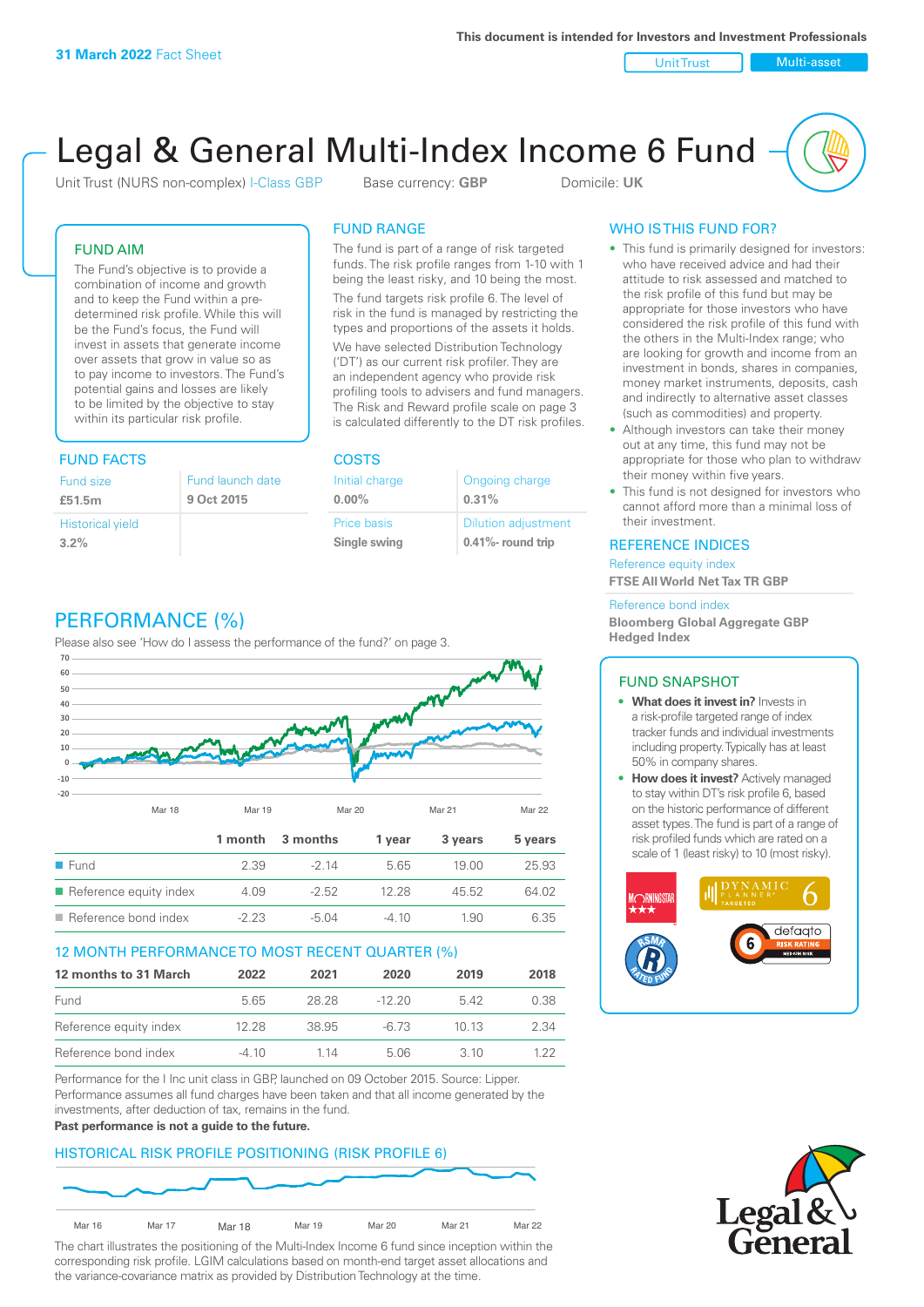# Legal & General Multi-Index Income 6 Fund

Unit Trust (NURS non-complex) I-Class GBP

# PORTFOLIO BREAKDOWN

All data source LGIM unless otherwise stated. Totals may not sum due to rounding.





## FUND MANAGERS

The fund managers have responsibility for managing the multi-index fund range. They are part of the Multi-Asset Funds (MAF) team in LGIM. This team focuses on designing and managing multi-asset funds that are tailored to match the specific objectives of various client types. The team sits within a wider Asset Allocation team which combines both depth of experience with a broad range of expertise from different fields, including fund management, investment consulting and risk management roles.

# TOP 10 HOLDINGS (%)

| L&G Quality Equity Dividends ESG Exclusions UK ETF               | 20.0 |
|------------------------------------------------------------------|------|
| L&G Quality Equity Dividends ESG Exclusions Emerging Markets ETF | 9.0  |
| L&G US Index Trust                                               | 7.8  |
| L&G Quality Equity Dividends ESG Exclusions Europe ex UK ETF     | 7.5  |
| L&G UK Index Trust                                               | 7.0  |
| L&G Quality Equity Dividends ESG Exclusions Asia ex Japan ETF    | 6.5  |
| L&G Emerging Markets Government Bond (Local Currency) Index Fund | 5.5  |
| L&G Active Global High Yield Bond Fund                           | 5.0  |
| L&G Emerging Markets Government Bond (US\$) Index Fund           | 5.0  |
| Global REITs Index Trust                                         | 4.0  |